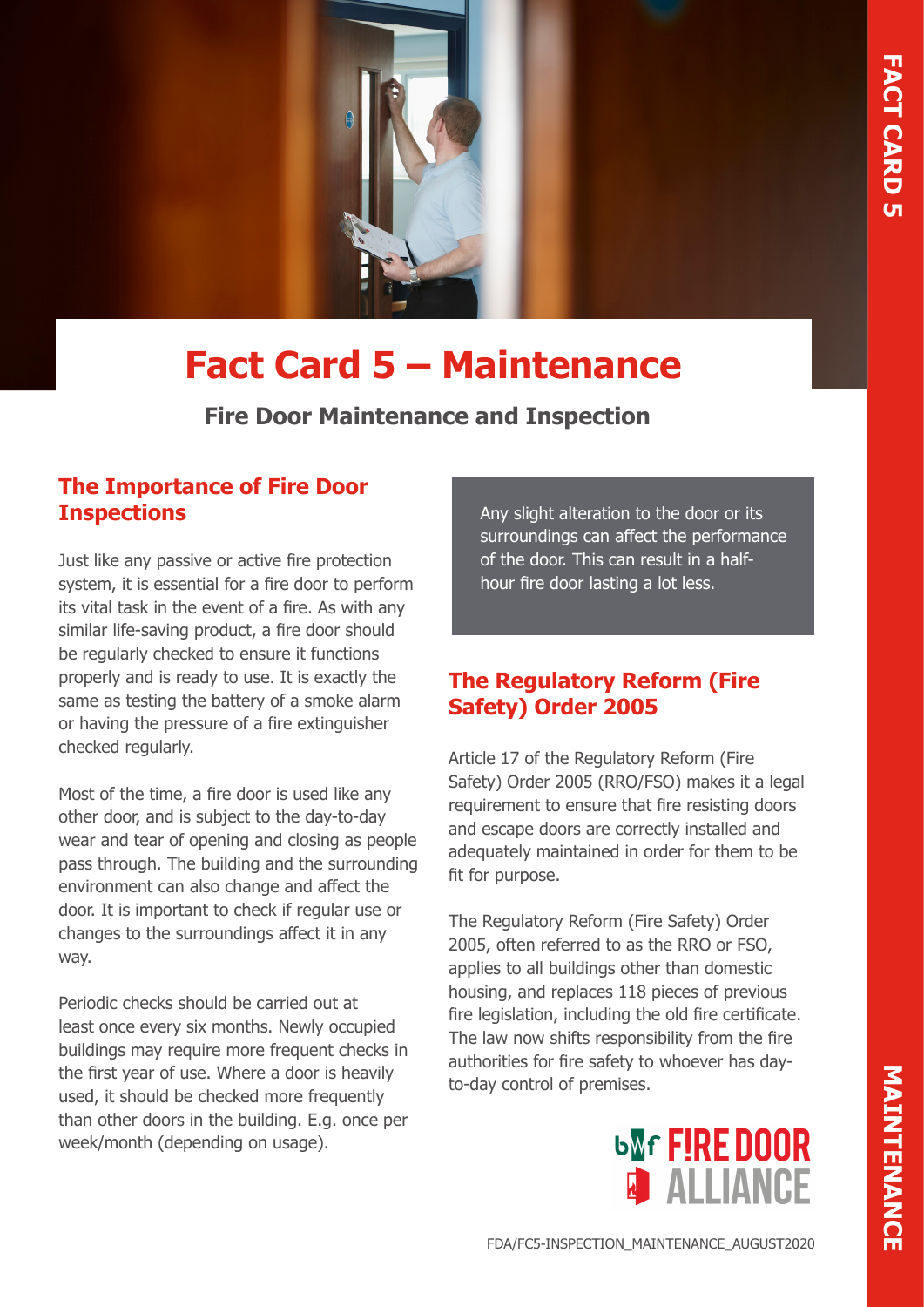Each business must appoint a "responsible person", whether it be the owner, manager, facilities manager or an expert consultant to manage the fire risk to the building, including those using the premises and its immediate surroundings.

The emphasis of the RRO/FSO is on preventing fires and reducing risk. The Ministry for Housing, Communities and Local Government (MHCLG), which is responsible for the legislation, divides all non-domestic buildings in to 11 sections, producing a detailed guide for each. The guides are developed to inform the responsible person how to comply with the RRO/FSO by helping to carry out a fire risk assessment of the building and identifying the fire precautions which need to be implemented. They have been written for people who have limited training and experience in undertaking a risk assessment, but if you are unsure on how to complete it, you should contact a trained professional.

The authorities have the power to enforce the RRO/FSO and do prosecute or even close buildings down where breaches are discovered. Building owners need 'competent persons' as referenced in the RRO/FSO to help them comply with fire door regulations.

Failure to comply with the FSO or RRO can place property and lives at risk and is likely to result in criminal prosecution.

For further information on the Regulatory Reform (Fire Safety) Order refer to our Fire Safety Order Fact Card 2

# **Fire Door Maintenance Checklist**

## **Door leaf and frame**

The door and frame must remain square and should not be able to distort between the stiles, top and frame.

The gaps must not be greater than those specified in the manufacturer's installation instructions. This is also true for the meeting stiles of double doors.

If the door leaves have minor surface damage, then these can be repaired. However, if there are any major defects in either the door leaves or the frame, they must be replaced by a certificated manufacturer.

#### **Glazed apertures**

If the glass is cracked or broken, then it must be replaced immediately. This operation should only be carried out by a trained and competent individual, with a good working knowledge of the specific materials and glazing system required. If it is not replaced then in the event of a fire, the smoke and gases will travel through the glass, which means that the fire door will not last its fire rating.

#### **Intumescent fire and smoke seals**

If seals have been badly fitted or are damaged, then they must be replaced with the same type that was originally specified. If the smoke seals have to be replaced, then they should be fitted in one continuous length if possible. If fixed piecemeal, they could potentially leak at the joints. You must remember that loose smoke seals left flapping can damage a fire door beyond repair.

## **Closing and opening devices**

With a self-closing device, open the door fully and check it closes without binding on the floor. Open the door to approximately 5 degrees and again check that it closes fully, overcoming any latch or seal. Check door closing speed to be approximately 10 seconds from 90 degrees and ensure that the door does not slam. Adjust speeds as necessary. Ensure that doors are not being wedged open.

Make sure that door hold-open devices are not straining the doors against their self-closing devices. A closer fitted at the top of the door should have the hold-open device fitted at the top of the door. A floor spring at the foot of the door should have the hold-open device fitted at the bottom.